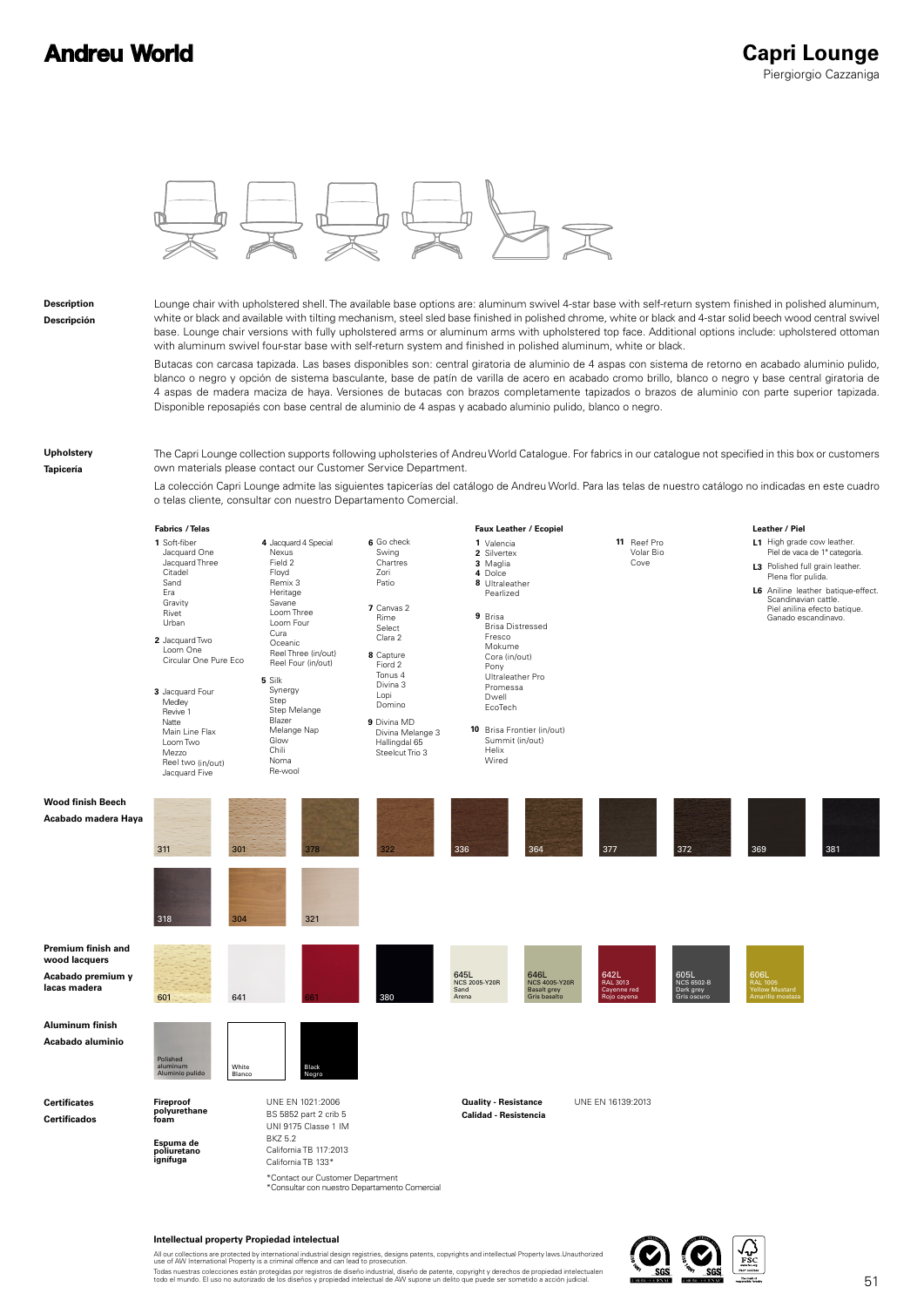

Measures +- 0.25 inch. Medidas +- 0.25 inch.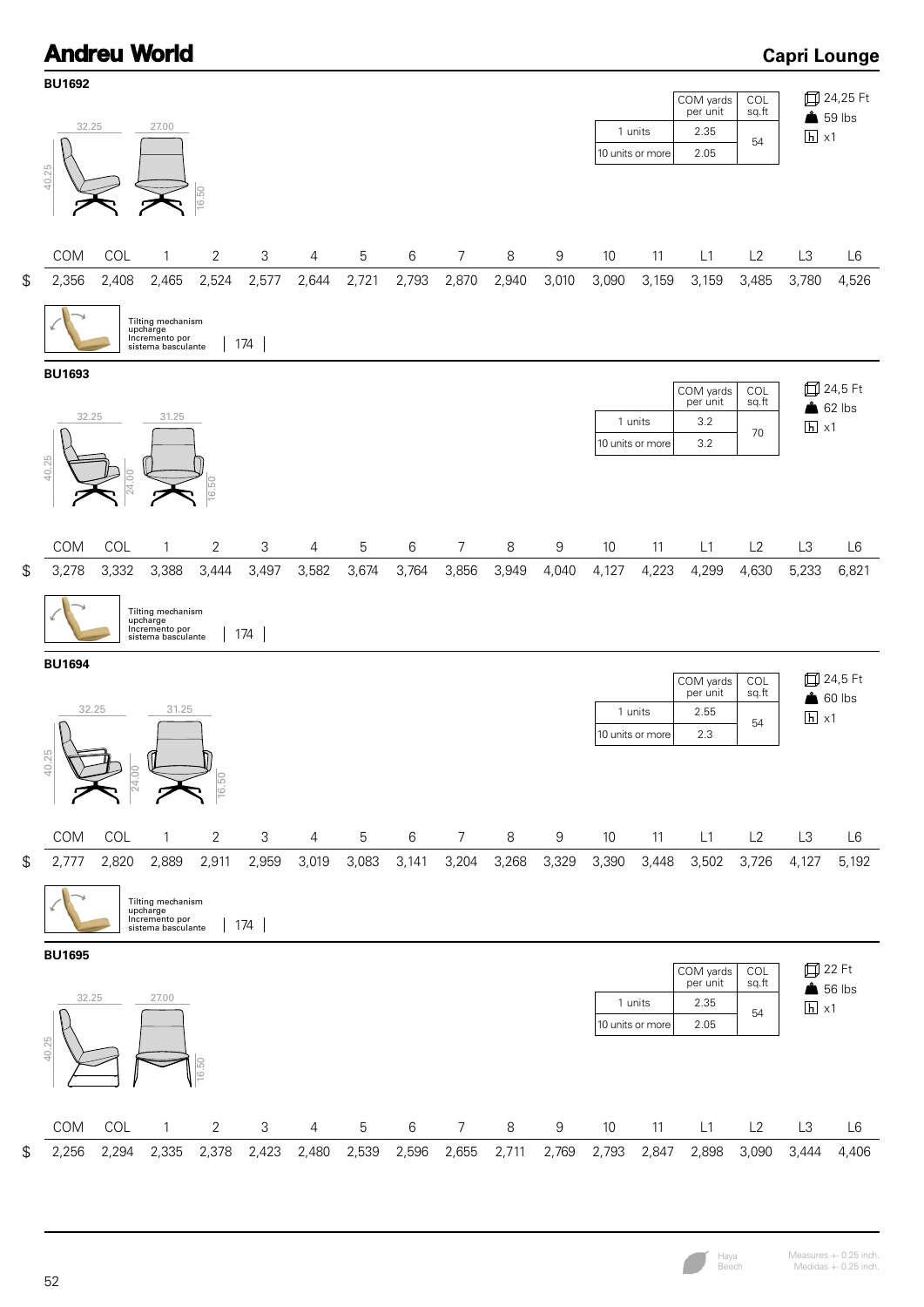# **Andreu World**

**Capri Lounge**

| <b>BU1696</b> |       |                                                                                    |                |       |              |        |                                                              |                |         |                  |          |                                                           |                       |              |                   |                   |
|---------------|-------|------------------------------------------------------------------------------------|----------------|-------|--------------|--------|--------------------------------------------------------------|----------------|---------|------------------|----------|-----------------------------------------------------------|-----------------------|--------------|-------------------|-------------------|
|               |       |                                                                                    |                |       |              |        |                                                              |                |         |                  |          |                                                           | COM yards<br>per unit | COL<br>sq.ft | $$58$ lbs         | 口 24,75 Ft        |
| 32.25         |       | 31.25                                                                              |                |       |              |        |                                                              |                |         |                  |          | 1 units                                                   | 3.2                   | 70           | $\overline{h}$ x1 |                   |
| 40.25         | 24.00 |                                                                                    | 16.50          |       |              |        |                                                              |                |         |                  |          | 10 units or more                                          | 3.2                   |              |                   |                   |
| COM           | COL   | 1                                                                                  | 2              | 3     | 4            | 5      | 6                                                            | 7              | 8       | 9                | 10       | 11                                                        | L1                    | L2           | L3                | L6                |
| \$<br>3,086   | 3,155 | 3,210                                                                              | 3,285          | 3,360 | 3,458        | 3,561  | 3,655                                                        | 3,756          | 3,852   | 3,951            | 4,049    | 4,151                                                     | 4,234                 | 4,596        | 5,242             | 6,957             |
|               |       |                                                                                    |                |       |              |        |                                                              |                |         |                  |          |                                                           |                       |              |                   |                   |
| <b>BU1698</b> |       |                                                                                    |                |       |              |        |                                                              |                |         |                  |          |                                                           | COM yards             | COL          |                   | <b>□ 24,75 Ft</b> |
|               |       |                                                                                    |                |       |              |        |                                                              |                |         |                  |          |                                                           | per unit              | sq.ft        | $$59$ lbs         |                   |
| 32.25         |       | 31.25                                                                              |                |       |              |        |                                                              |                |         |                  |          | 1 units<br>10 units or more                               | 2.55<br>2.3           | 54           | $h \times 1$      |                   |
| 40.25         | 24.00 |                                                                                    | 16.50          |       |              |        |                                                              |                |         |                  |          |                                                           |                       |              |                   |                   |
| COM           | COL   | $\mathbf{1}$                                                                       | 2              | 3     | 4            | 5      | $\,6$                                                        | $\overline{7}$ | $\,8\,$ | $\boldsymbol{9}$ | 10       | 11                                                        | L1                    | L2           | L3                | L <sub>6</sub>    |
| \$<br>2,647   | 2,692 | 2,732                                                                              | 2,780          | 2,826 | 2,882        | 2,950  | 3,021                                                        | 3,098          | 3,169   | 3,240            | 3,319    | 3,388                                                     | 3,388                 | 3,715        | 4,010             | 4,886             |
| <b>BU1699</b> |       |                                                                                    |                |       |              |        |                                                              |                |         |                  |          |                                                           |                       |              |                   |                   |
|               |       |                                                                                    |                |       |              |        |                                                              |                |         |                  |          |                                                           | COM yards<br>per unit | COL<br>sq.ft | $$56$ lbs         | <b>□ 21,75 Ft</b> |
| 32.25         |       | 27.00                                                                              |                |       |              |        |                                                              |                |         |                  |          | 1 units                                                   | 2.35                  | 54           | $\overline{h}$ x1 |                   |
| 40.25         |       |                                                                                    | 16.50          |       |              |        |                                                              |                |         |                  |          | 10 units or more                                          | 2.05                  |              |                   |                   |
|               |       |                                                                                    |                |       |              |        |                                                              |                |         |                  |          |                                                           |                       |              |                   |                   |
| COM           | COL   | $\mathbf{1}$                                                                       | $\overline{2}$ | 3     | 4            | 5      | $\,6$                                                        | $\overline{7}$ | 8       | $\boldsymbol{9}$ | 10       | 11                                                        | L1                    | L2           | L3                | L <sub>6</sub>    |
| \$<br>2,576   | 2,620 | 2,684                                                                              | 2,707          | 2,749 | 2,808        | 2,865  | 2,924                                                        | 2,977          | 3,035   | 3,093            | 3,150    | 3,208                                                     | 3,259                 | 3,464        | 3,841             | 4,839             |
| SERIE<br>600  |       | Matte lacquered and<br>premium upcharge<br>Incremento por lacado<br>mate y premium |                | 36    | SERIE<br>800 | brillo | <b>Bright lacquered</b><br>upcharge<br>Incremento por lacado | 50             |         |                  | upcharge | Tilting mechanism<br>Incremento por<br>sistema basculante | 174                   |              |                   |                   |
| <b>BU1700</b> |       |                                                                                    |                |       |              |        |                                                              |                |         |                  |          |                                                           |                       |              |                   |                   |
|               |       |                                                                                    |                |       |              |        |                                                              |                |         |                  |          |                                                           | COM yards<br>per unit | COL<br>sq.ft | 口 26 Ft           | $\log$ 60 lbs     |
| 32.25         |       | 31.25                                                                              |                |       |              |        |                                                              |                |         |                  |          | 1 units                                                   | 3.2                   | 70           | $\overline{h}$ x1 |                   |
| 40.25         |       |                                                                                    | 6.5(           |       |              |        |                                                              |                |         |                  |          | 10 units or more                                          | 3.2                   |              |                   |                   |
| COM           | COL   | 1                                                                                  | 2              | 3     | 4            | 5      | 6                                                            | 7              | 8       | 9                | 10       | 11                                                        | L1                    | L2           | L3                | L <sub>6</sub>    |
| \$<br>3,407   | 3,472 | 3,514                                                                              | 3,605          | 3,670 | 3,756        | 3,849  | 3,938                                                        | 4,023          | 4,111   | 4,200            | 4,293    | 4,379                                                     | 4,457                 | 4,789        | 5,381             | 6,965             |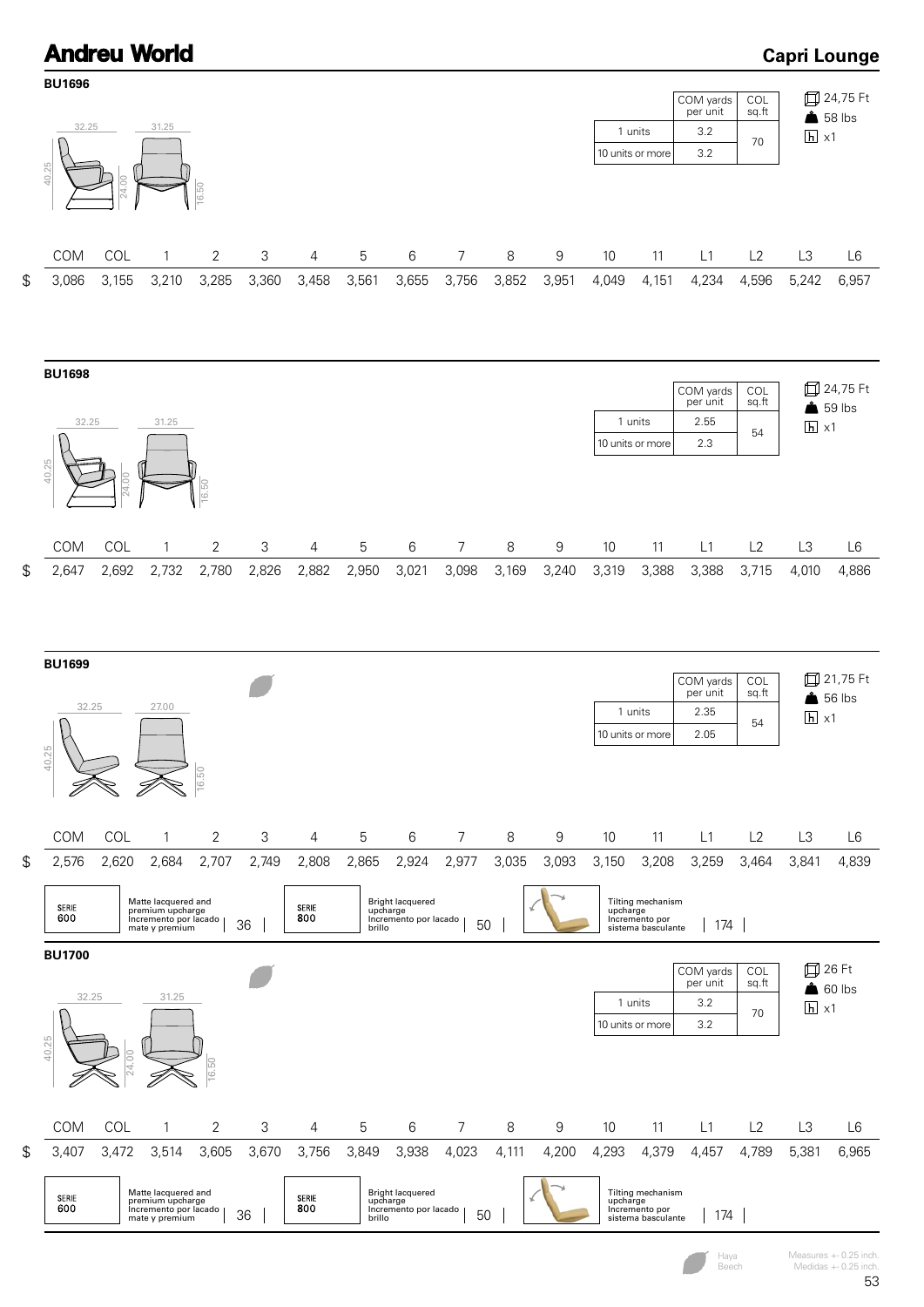

Measures +- 0.25 inch. Medidas +- 0.25 inch.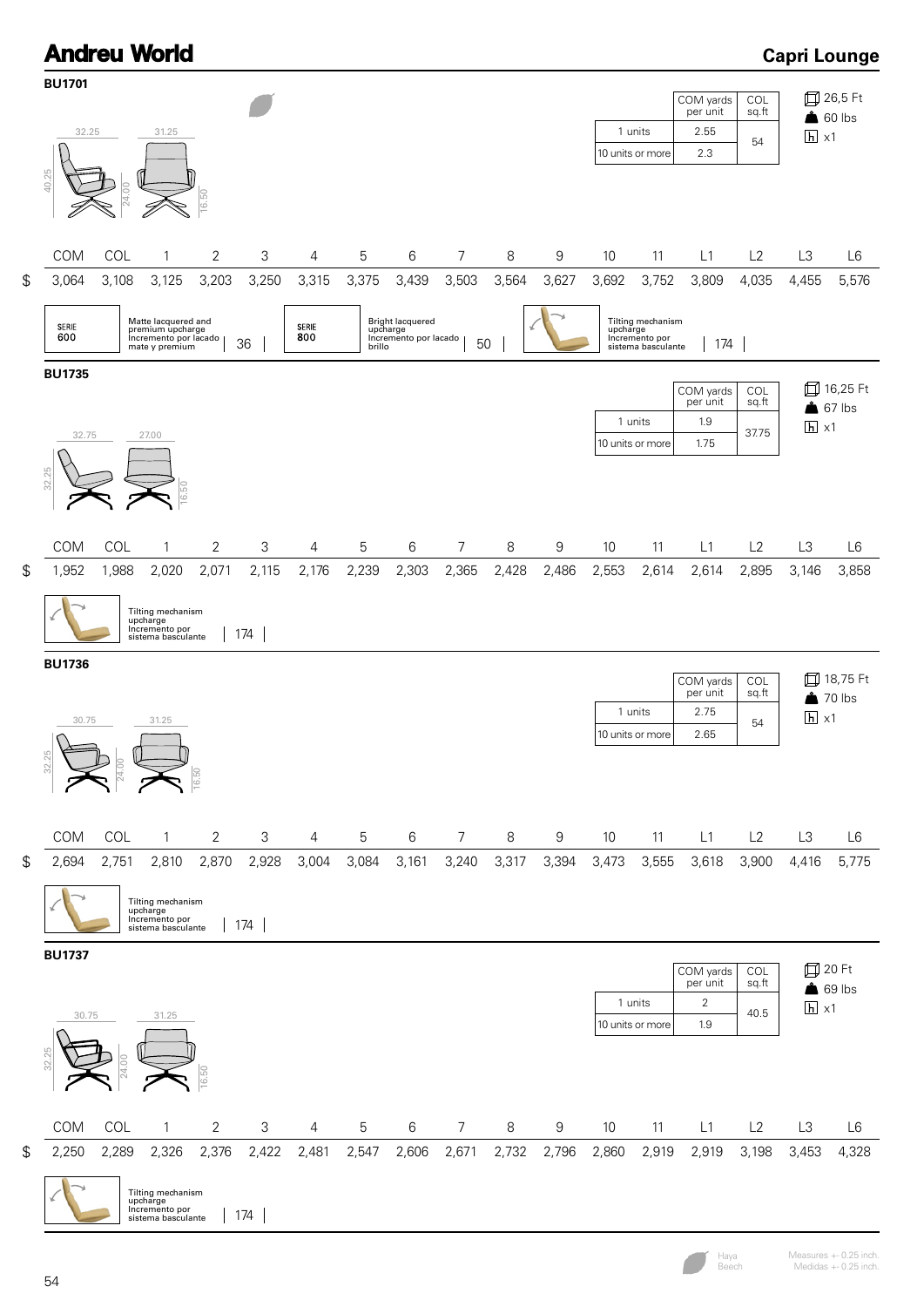

Measures +- 0.25 inch. Medidas +- 0.25 inch.

### 55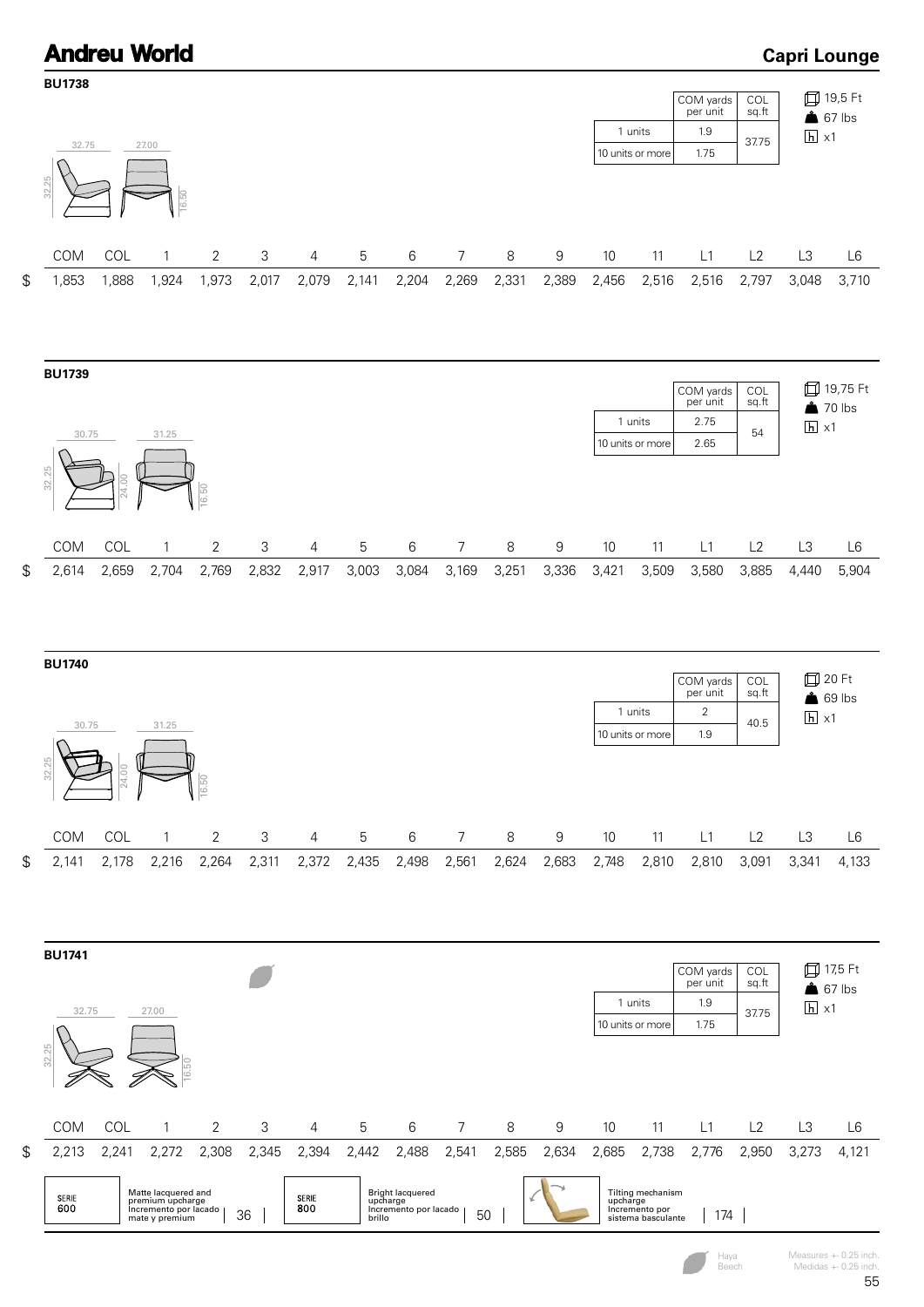